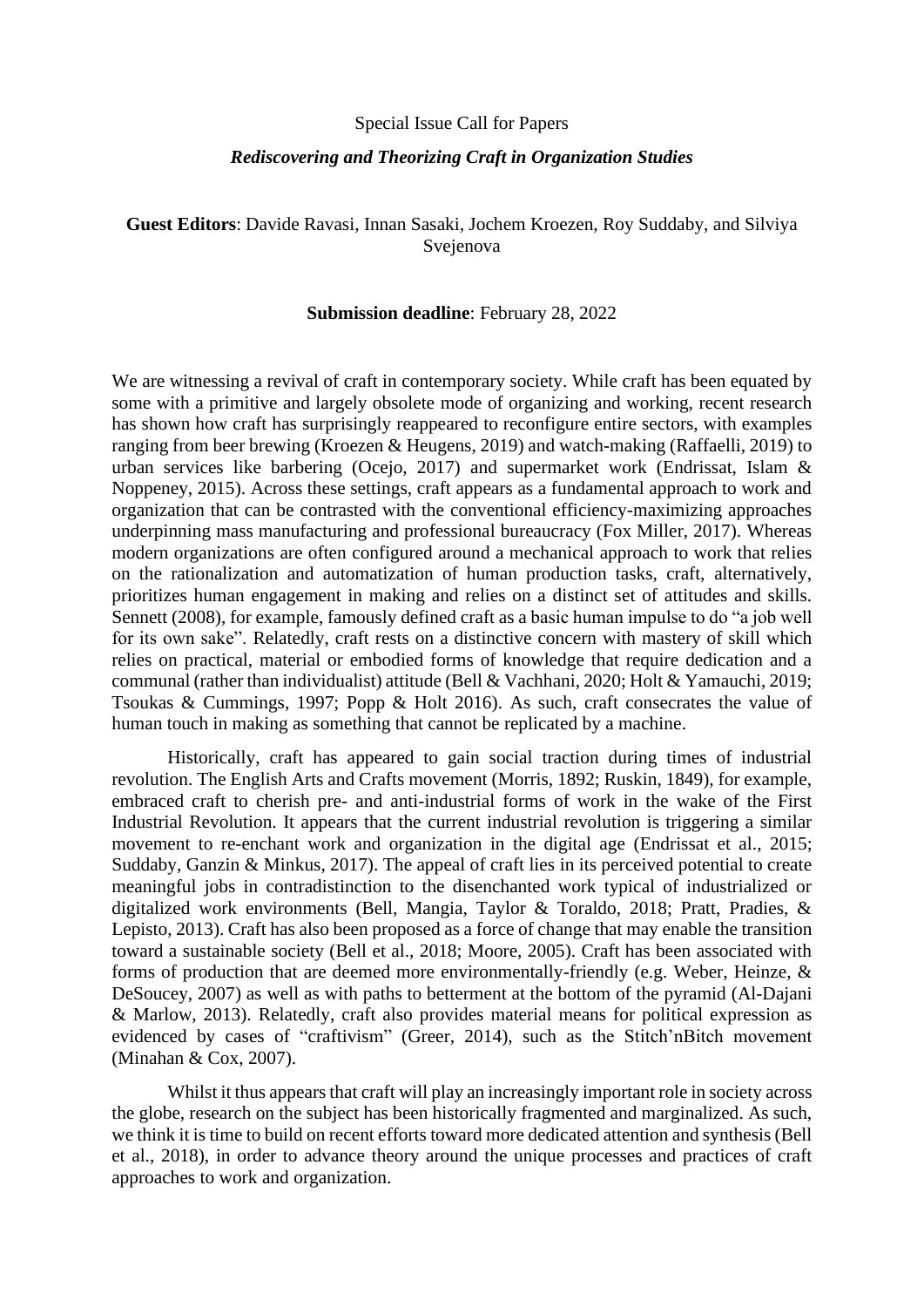For this special issue, we are especially keen to attract work from a variety of perspectives and levels of analysis that can help us understand better when, why and how work is approached or organized as a craft and with what consequences. Below we sketch seven themes that scholars may wish to contribute to, though contributions do not have to be limited to these themes:

- **1.** *The inherent tensions in craft work*: Craft appears to sit at the interstices between various powerful forces in organization and society. It relates to the fundamental tension between human and machine in making (Form, 1987), but also to tensions stemming from alternative views on what entails quality in making. In craft work, science and technology may clash with tradition on the one hand (Shils, 1981) and art on the other hand (Becker, 1978). Actors may thus experience fundamental craft-related tensions when technical aspects have to be squared with traditional or artistic aspects. How can these tensions be fruitfully exploited by individuals and organizations? How can they be buffered to avoid possible detrimental effects?
- **2.** *Craft and meaningful work*: Digitalization and automation are fundamentally transforming the nature of work. At the same time, individuals are increasingly looking for meaning and purpose in their work (Pratt et al., 2013). Examination of craft work may provide new insights into what makes work meaningful in the digital age with increasing affordances provided by technology and artificial intelligence. How is meaningfulness constructed or experienced through practicing work as a craft? What is the role of emotions in craft work? What is the value of "human touch" at work if machines become objectively capable of providing the same "touch"?
- **3.** *Craft in unexpected places.* While craft is often understood narrowly as a primitive form of manufacturing, the concept appears to have much wider applicability. Indeed, a wide variety of "conventional" organizational actors, ranging from universities to corporations, and from community centers to public libraries, increasingly seek to nurture a craft approach to work. For example, by establishing and tooling dedicated makerspaces (e.g., hubs, fab labs, tech rooms) that help hone maker skills and imaginations (Browder, Aldrich & Bradley, 2019). Such examples of 'craftification' appear to also be intertwined with a broader societal trend toward entrepreneurialisation, and the increasing salience of entrepreneurship as an attractive self-image and source of income. Intriguingly, the concept of craft has also increasingly been extended to the digital environment, as is evident in McCullough's (1998) concept of the "practiced digital hand" or the adherence to "software craftsmanship" among programmers (McBreen, 2002). Why and how is craft used to reinvent or update organizations and occupations that have traditionally used other models of work and to what effects? How does craft appear in new kinds of work, such as digital work? How is the allure of craft used to improve the social status of "mundane" organizational actors?
- **4.** *Craft, identity, and materiality*: Craft takes place in personalized relationship between the self, materials, techniques, concepts as well as other makers and consumers (Holt & Yamauchi, 2019). As such, bodily connections between people, place, and materials characterise craft practices (Bell & Vachhani, 2020). This affects how identities are constructed and evaluated (cf. Beverland, 2005) and impacts the practices through which organizational actors craft their material selves (cf. Foucault, 1988). How do engagement with matter, manual skills, and bodily experiences influence identity dynamics in and around craft work? How can craft illuminate the "technologies of the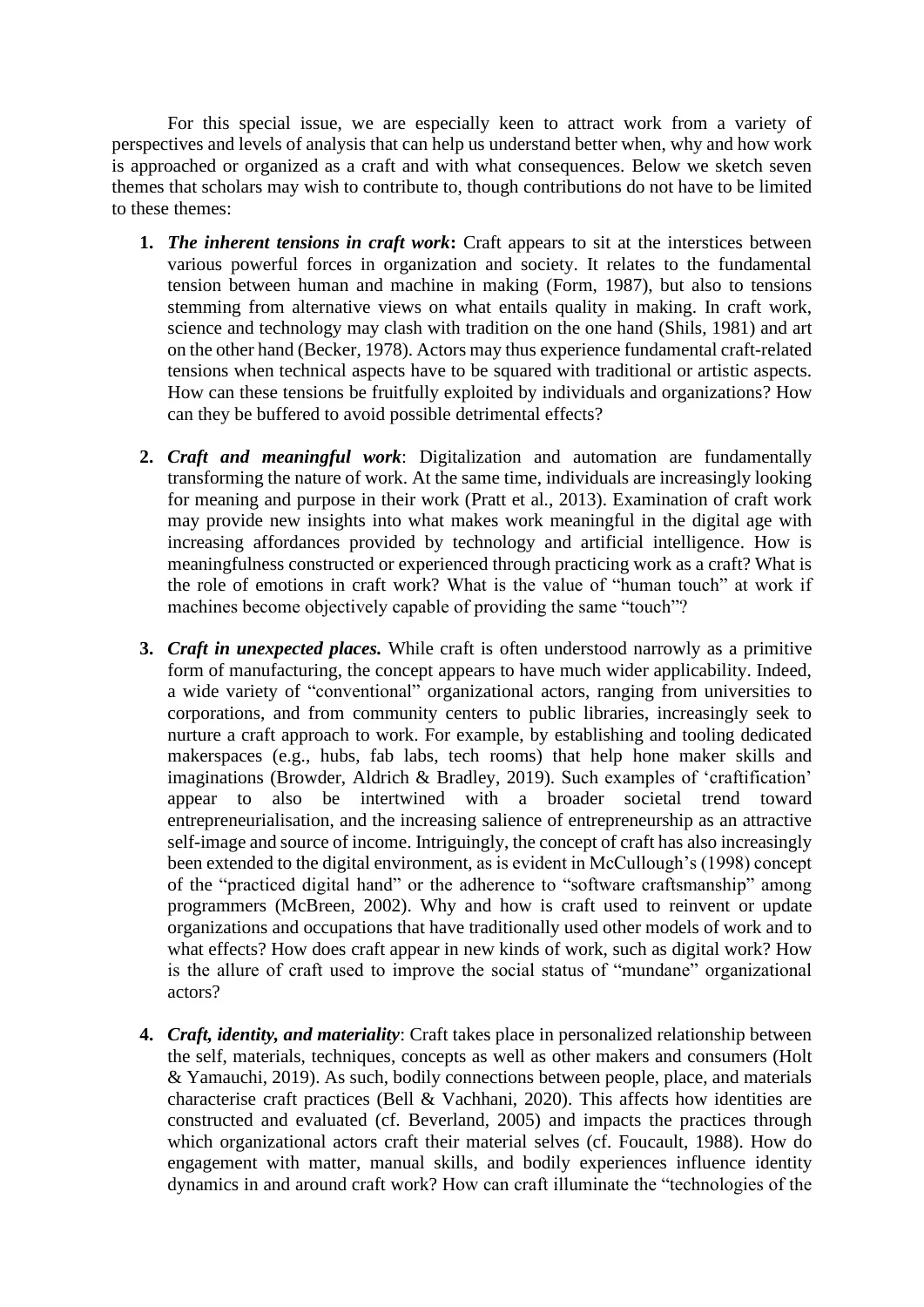self" in modern society (Foucault, 1988)? How does culture shape and sustain the relationship between identity, skill and materiality (and vice versa)? How do "craft cultures" differ across places, countries, and industries, and how does this affect the organization, production and consumption of craft (Sasaki, Nummela & Ravasi, 2020)?

- **5.** *Craft decline, revival and persistence:* Craft approaches to work and organization have come and gone over time. We have only just started to understand under what conditions craft may persist, decline or revive and what different forms craft may take as a result (Cattani, Dunbar, & Shapira, 2017; Kroezen & Heugens, 2019; Raffaelli, 2019). This raises interesting issues at both the organization and field level. Questions that appear worthy of study are: How do craft approaches evolve over time as organizations or organizational fields progress? How may heritage crafts persist in spite of modernizing forces? What is the role of the local community as well as wider institutions in the (re-)appearance or disappearance of crafts firms and skills? Are certain organizational forms – such as family business (Erdogan, Rondi & De Massis, 2020; Sasaki, Ravasi, & Micelotta, 2019) – more prone to craft maintenance or revival than others? How can craft skills be recovered once they are no longer practiced?
- **6.** *Craft as a force of change.* In recent years, craft has been associated with renewed interest in local and sustainable production and consumption – and the entrepreneurial ferment that accompanied this trend. It has been discussed for its potential to provide insight into sustainable use of materials through its DIY and re-use culture, towards a less resource intensive production and consumption (Bozkurt & Cohen, 2019). Craft has also been used as a means for political expression in craft-related forms of protest that have been dubbed as "craftivism" (Greer, 2014), such as the sea of pink yarncrafted pussyhats in recent Women's marches (Black, 2017). It has been employed to draw attention to vulnerabilities and mobilize against injustice, as well as to offer support in healing and relocation, as with small initiatives, such as knitting workshops for refugees (Al-Dajani & Marlow, 2013). How do craft activities and objects become agents of environmental and social change, and alternative ways of organizing waste and re-use? What are the possibilities and limits of craft as a means of protest? How do craft, entrepreneurship and activism interplay in opening up a dialogue on and awareness of environmental, societal, and political issues, and to what effects? How does craft help craft livelihoods, enable resilience, sustain places and indigenous cultures, and fuel economies, particularly in non-western contexts?
- **7.** *The dark side of craft*: Craft is prone to the construction of positive social imaginaries (Taylor, 2004), but not naturally virtuous. Some have argued that contemporary craft movements may have been captured by the elite with little benefit for the rest of society (Bell et al., 2018; Jakob, 2013; Ocejo, 2017). For example, organizational actors frequently appear to engage in "craft-washing" to construct desirable images that are disconnected form the ordinary reality of work and production (Beverland, 2005). There is thus a need to advance critical understanding of the role of craft in contemporary society. How are different positive social imaginaries constructed and performed in craft work or craft organizations? Through what mechanisms may craft have positive or negative effects on individuals, organizations and society? How can craft alleviate hardships that people experience, such as poverty, displacement, and isolation? How 'gendered' is craft work and craft entrepreneurship, and what are the unique challenges? What is the role of craft across different social strata (e.g. upper vs.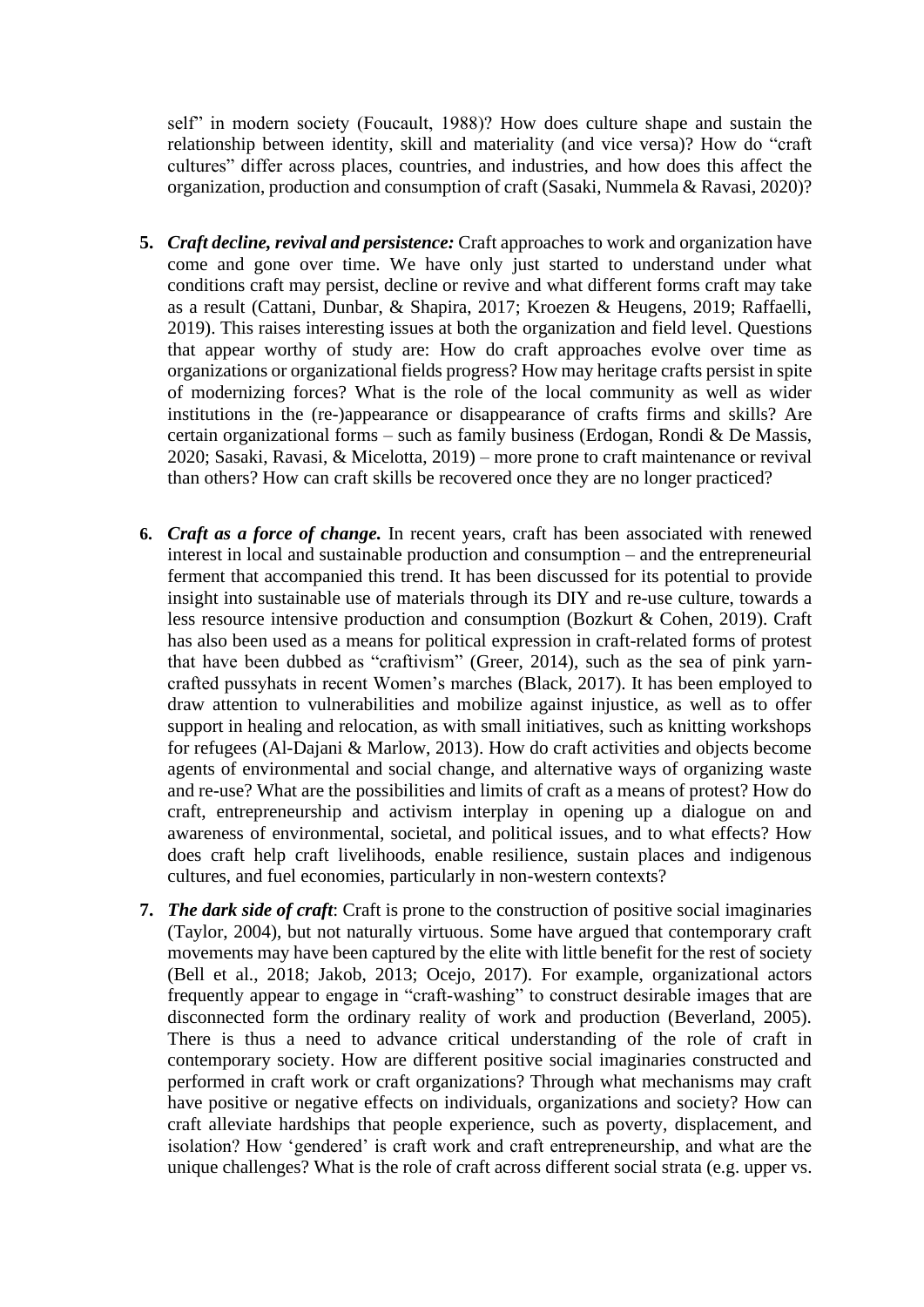lower class or advanced vs. emerging economies)? What are the roles of craft-based firms in both developed (craft as art and luxury) and developing countries (craft work as a means for survival)?

### **Submitting your paper**

Please submit your manuscript through the journal's online submission system (http://mc.manuscriptcentral.com/orgstudies). You will need to create a user account if you do not already have one, and you must select the appropriate Special Issue at the "Manuscript Type" option. The Special Issue Editors handle all manuscripts in accordance with the journal's policies and procedures; they expect authors to follow the journal's submission guidelines (http://journals.sagepub.com/home/oss). You can submit your manuscript for this Special Issue between February 14 and February 28, 2022. Informal enquiries to Innan Sasaki, (innan.sasaki@wbs.ac.uk). For administrative support and general queries, you may contact Sophia Tzagaraki, Managing Editor of Organization Studies, at osofficer@gmail.com.

# **References**

- Al-Dajani, H., & Marlow, S. (2013). Empowerment and entrepreneurship: A theoretical framework. *International Journal of Entrepreneurial Behaviour & Research*, *19*(5), 503-524.
- Becker, H. S. (1978). Arts and crafts. *American Journal of Sociology*, 83(4), 862-889.
- Bell, E., Mangia, G., Taylor, S., & Toraldo, M. L. (Eds.). (2018). *The organization of craft work: Identities, meanings, and materiality*. Routledge.
- Bell, E., & Vachhani, S. J. (2020). Relational encounters and vital materiality in the practice of craft work. *Organization Studies*, *41*(5), 681-701.
- Beverland, M. B. (2005). Crafting brand authenticity: The case of luxury wines. *Journal of management studies*, *42*(5), 1003-1029.
- Black, S. (2017). KNIT+ RESIST: placing the Pussyhat Project in the context of craft activism. *Gender, Place & Culture*, *24*(5), 696-710.
- Bozkurt, Ö., & Lara Cohen, R. (2019). Repair work as good work: Craft and love in classic car restoration training. *Human Relations*, *72*(6), 1105-1128.
- Browder, R. E., Aldrich, H. E., & Bradley, S. W. (2019). The emergence of the maker movement: Implications for entrepreneurship research. *Journal of Business Venturing*, *34*(3), 459-476.
- Cattani, G., Dunbar, R. L., & Shapira, Z. (2017). How commitment to craftsmanship leads to unique value: Steinway & Sons' differentiation strategy. *Strategy Science*, 2(1), 13-38.
- Endrissat, N., Islam, G., & Noppeney, C. (2015). Enchanting work: New spirits of service work in an organic supermarket. *Organization Studies*, 36(11), 1555-1576.
- Erdogan, I., Rondi, E., & De Massis, A. (2020). Managing the tradition and innovation paradox in family firms: A family imprinting perspective. *Entrepreneurship theory and practice*, *44*(1), 20-54.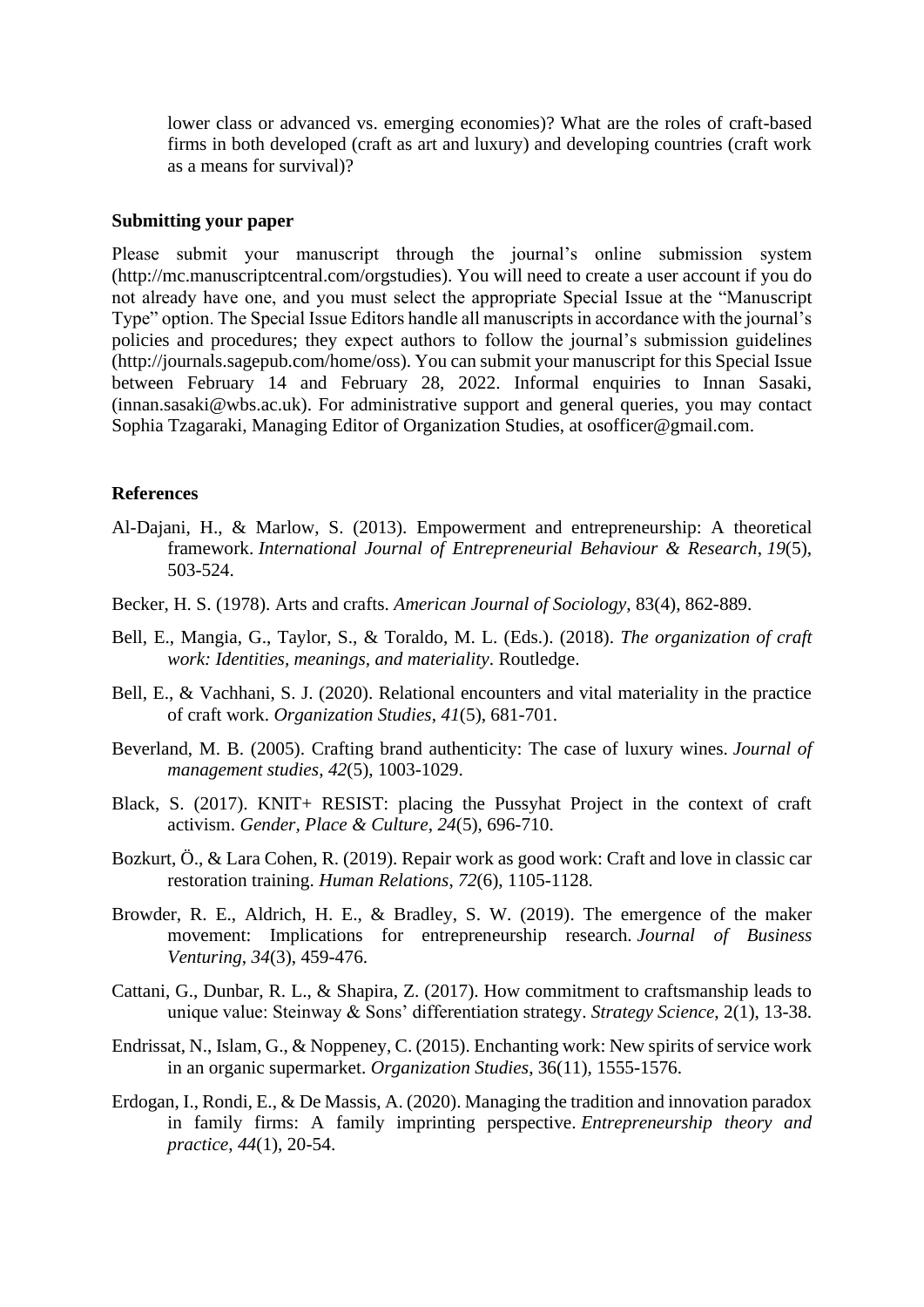- Form, W. (1987). On the degradation of skills. *Annual Review of Sociology*, 13(1), 29-47. Holt, R.& Popp, A. (2016) Josiah Wedgwood, Manufacturing and Craft. Journal of Design History, 29 (2): 99 – 119.
- Foucault, M. (1988). Technologies of the self. In L.H. Martin, H. Gutman and P.H. Hutton (Eds.), *Technologies of the Self*, pp 16–49. Amherst: University of Massachusetts Press.
- Fox Miller, C. (2017). The contemporary geographies of craft-based manufacturing. *Geography compass*, 11(4), e12311.
- Greer, B. (Ed) (2014). *Craftivism: The art of craft and activism.* Vancouver: Arsenal Pulp Press.
- Holt, R., & Yamauchi, Y. (2019). Craft, design and nostalgia in modern Japan: the case of sushi. In *The Organization of Craft Work*. Taylor & Francis.
- Jakob, D. (2013). Crafting your way out of the recession? New craft entrepreneurs and the global economic downturn. *Cambridge journal of regions, economy and society*, 6(1), 127-140.
- Kroezen, J. J., & Heugens, P. P. (2019). What is dead may never die: Institutional regeneration through logic reemergence in Dutch beer brewing. *Administrative Science Quarterly*, 64(4), 976-1019.
- McBreen, P. (2002). *Software craftsmanship: The new imperative*. Addison-Wesley Professional.
- McCullough, M. (1998). *Abstracting Craft: The Practiced Digital Hand*. MIT Press.
- Minahan, S., & Cox, J. W. (2007). Stitch'nBitch: Cyberfeminism, a third place and the new materiality. *Journal of material culture*, 12(1), 5-21.
- Moore, G. (2005). Humanizing business: A modern virtue ethics approach. *Business ethics quarterly*, 237-255.
- Morris, W. (1892). *News from nowhere or an epoch of rest being some chapters from a utopian Romance.* London: Thomas Nelson and Sons.
- Ocejo, R. E. (2017). *Masters of craft: Old jobs in the new urban economy*. Princeton University Press.
- Popp, A., & Holt, R. (2016). Josiah Wedgwood, manufacturing and craft. *Journal of Design History*, 29(2), 99-119.
- Pratt, M., Pradies, C., & Lepisto, D. A. (2013). Doing Well, Doing Good and Doing with: Organizational Practices for Effectively Cultivating Meaningful Work. In B.J. Dik, Z.S. Byrne, & M.F. Steger (Eds.), *Purpose and Meaning in the Workplace*, pp. 173-196*.* American Psychological Association, 2013.
- Raffaelli, R. (2019). Technology reemergence: Creating new value for old technologies in Swiss mechanical watchmaking, 1970–2008. *Administrative Science Quarterly*, 64(3), 576-618.
- Ruskin, J. (1849). *The Seven Lamps of Architecture*. Smith, Elder & Co.